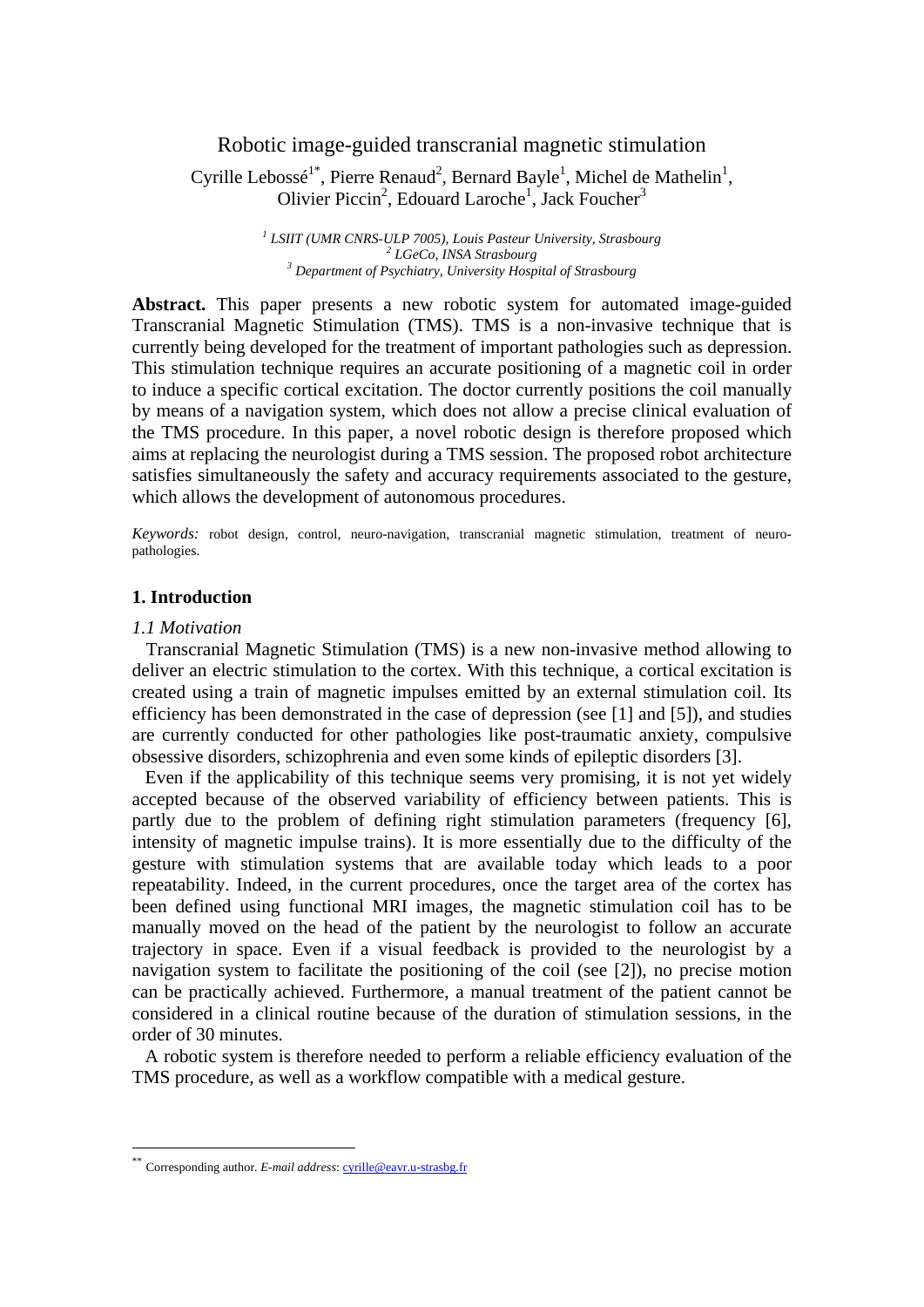### *1.2 Existing work*

To our knowledge, little work exists on robotised transcranial magnetic stimulation. Peter Fox from the University of Texas Health Science Center at San Antonio has initiated a research project for which a Neuromate robot is used to hold and move the magnetic coil under the guidance of a neuro-navigation system [9]. However, the Neuromate robot was originally designed for minimally-invasive surgical procedures of the brain like, e.g., brain biopsies. In our opinion, such a robot is not adapted to move a probe around the head in contact with a patient who is not anaesthetised and could potentially move his or her head. Moreover, no control of the contact effort is provided. Similarly, the robotised system of [10] is based on a standard industrial robot, incompatible with the safety requirements of a medical gesture. A vision-based control has been implemented without any contact force evaluation.

Other medical robotic systems exist, which move probes in contact with the patient like, for example, robots developed for tele-echography applications [8]. However, these systems are used on soft tissues without the kind of precision required in TMS procedures and without automatic image-based guidance.

### *1.3 A new robotic design*

In this paper, we propose a novel robotic system allowing a reliable clinical evaluation of the TMS procedure. The proposed robotic system also aims at replacing the neurologist during a TMS session. It therefore fulfils the constraints associated with an autonomous procedure.

The proposed robot architecture is a redundant seven-degrees-of-freedom serial structure that enables the treatment of the whole cortex. It satisfies simultaneously safety and accuracy requirements associated to the gesture.

## **2. The medical constraints**

As introduced previously, the robotic device aims at replacing the arm and the hand of the neurologist during the complete stimulation session. Since the medical gesture is not invasive, the system does not need to satisfy sterility constraints. However, the system will have to work in a fully automatic mode, thus several safety and medical constraints have to be considered.

The medical gesture consists in positioning the magnetic stimulation coil on the head of the patient. A typical design of a coil is a figure-of-eight shape with a planar surface of contact with the patient head. Different models of the electrical field induced in the brain have been proposed (see [4], [7], [11]). They consistently demonstrate that the electrical excitation of the brain tissue is maximal along the line that is orthogonal to the contact plane and goes through the coil centre with a decrease function of the distance to the coil centre. Since a thin layer of air between the coil and head induces moreover a significant loss of effectiveness, the positioning is consequently considered to be composed of three tasks:

- The contact must be ensured between the stimulation coil and the head of the patient. The centre of the coil can be placed during a treatment in the area covered by the hair as well as the forehead and the temples.
- The coil plane needs to be tangent to the head.
- The orientation of the coil has to be precisely controlled since the cortical response to the stimulation is the highest when the induced electromagnetic field is oriented parallel to the cortical columns [7].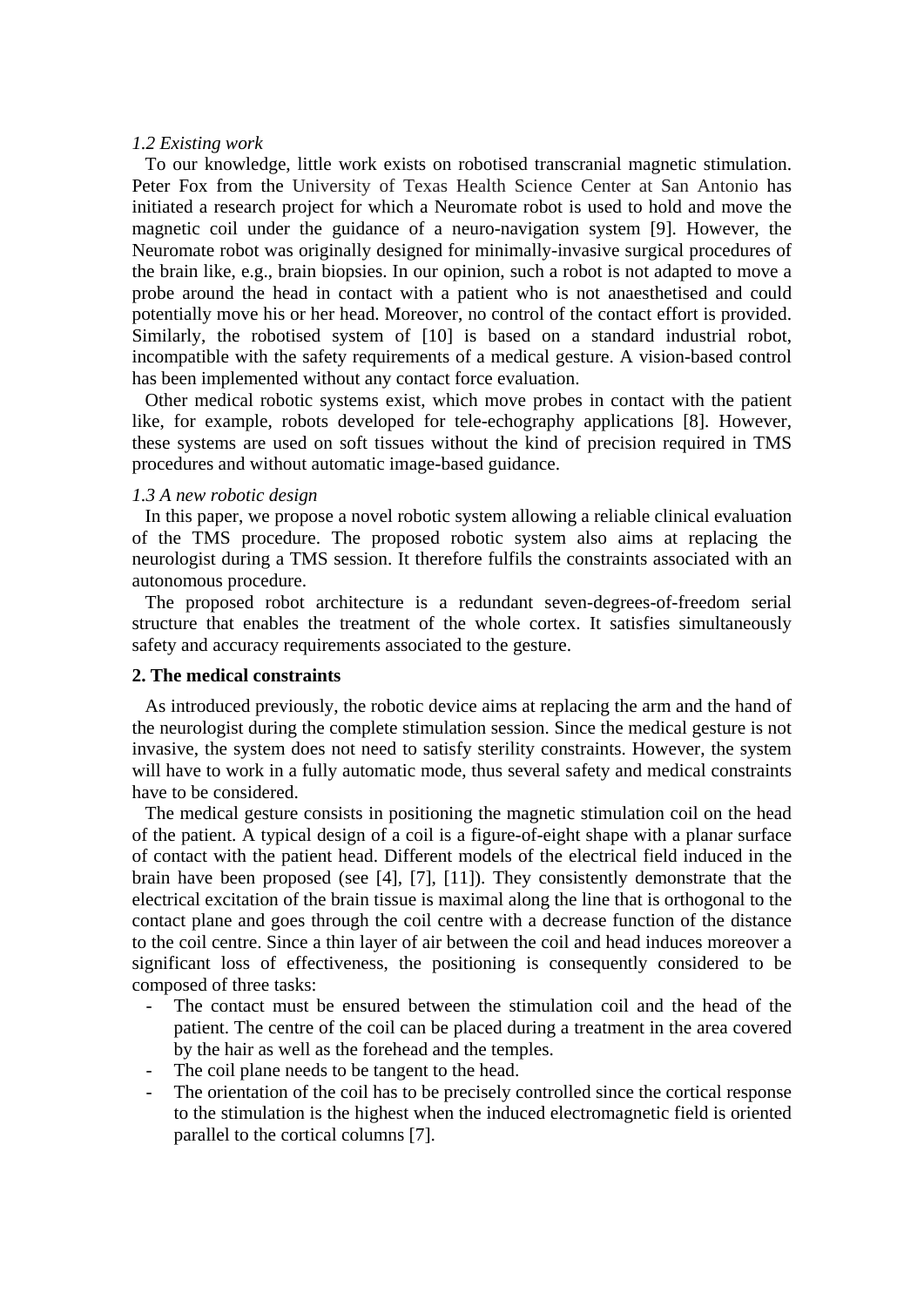The stimulated zone must be controlled with an accuracy in the order of 1 millimetre. This implies a positioning accuracy of the centre of the coil being less than 1 millimetre and an orientation accuracy of the coil plane being less than 1 degree.

The patient security implies the definition of a maximum threshold for the force applied on the skull  $(-2.5N)$ . In addition to that, since the patient is not anesthetised, he is susceptible to move his head during the TMS session. Consequently, the system has to be able to detect such movements and to act properly. Moreover, since a complete session of TMS can last more than half an hour, it is necessary to design an architecture which is comfortable for the patient. Therefore, the force applied to the skull by the coil has to be as small as possible.

Finally, concerning the kinematics and dynamics constraints, the operational speed during stimulation is about 0.05mm/s and the coil weighs approximately 1.5kg.

### **3. The robotic system and associated workflow**

#### *3.1 The robotic system*

The proposed robotic system is based on the analysis of the previously described medical constraints. As a result, it is composed of three subsystems, according to the three tasks previously described for the coil positioning. This makes it possible to simplify the control of the system while increasing the safety of the patient.

 Since the workspace is almost spherical, the first subsystem allows accurate positioning of the coil centre on a sphere centred on the head of the patient. It is performed by a serial spherical manipulator with 3 degrees of freedom (Fig. 1). This structure has been chosen redundant so that a highly acceptable manipulability can be obtained over the whole workspace. This latter is also obtained without any interference with the patient. Due to the weight of the stimulating coil, an original architecture based on circular guides has been designed to optimise the robot stiffness.

The second subsystem is dedicated to the control of the coil/head contact. The proposed architecture is a simple actuated prismatic joint combined with a force sensor directly placed inside the central part of the coil casing. The use of a sensor which is not sensitive to the magnetic field enables us to place it as close as possible to the contact area and therefore to directly measure the force exerted on the skull. No indirect compensation is therefore needed in the control algorithm. Using a vision-based head position measurement, a hybrid position/force control scheme will be implemented to guarantee the security of the patient.

The third subsystem aims at maintaining the coil tangent to the head surface during the stimulation and orientating it in order to follow the cortical columns. This is achieved by a serial spherical wrist. Two circular guides with orthogonal axes have been chosen in order to allow rotation around a fixed point without any rotary joint. This centre of rotation is the contact point between the coil casing and the head of the patient. These two degrees of freedom of the structure guarantee the tangency of the coil with the skull without changing its centre position. The last degree of freedom is directly controlled to follow the cortical columns direction.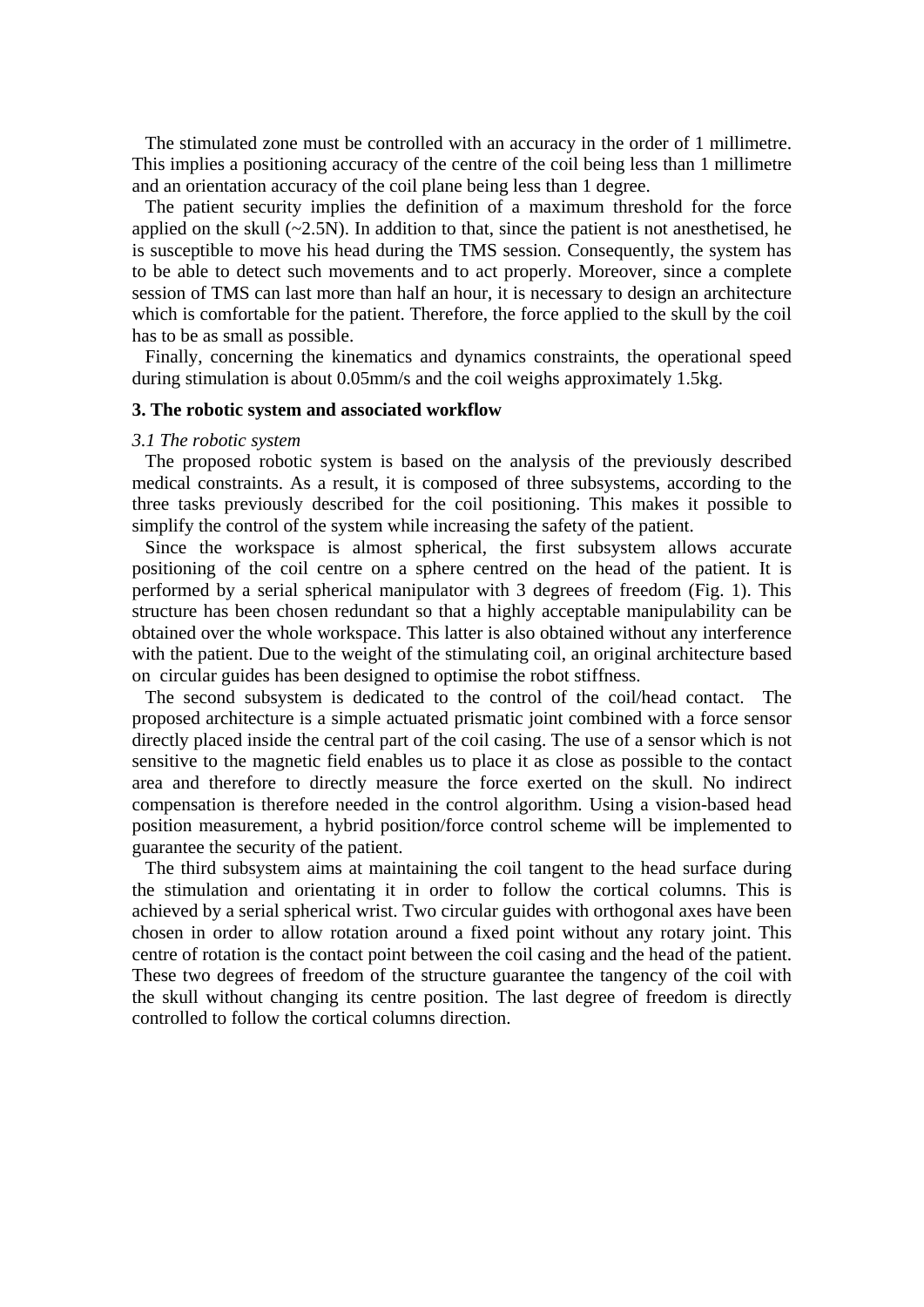

Fig. 1. The CAD model of the robot.

# *3.2 The associated workflow*

The workflow of a robotized TMS procedure is conceptually the same as for manual procedures. However some additional tasks are necessary to allow an autonomous stimulation session. The first steps aim at preparing the stimulation session. Then the patient is placed before the autonomous execution of the process:

- Firstly, different MRI and fMRI images are recorded which are used to build a 3D model of the brain of the patient and its head.
- Secondly, the neurologist specifies the cortical regions to be stimulated and their orders. For each of them, he defines the frequency as well as the duration of the stimulation.
- Thirdly, the neuro-navigation system computes the trajectory of the coil centre on the head that best stimulates each region allowing for the required specifications.
- Fourthly, the patient is placed under the robotic system and a registration of his or her head with the robot and the 3D model is carried out.
- Finally, the stimulation procedure is executed autonomously enabling the head movements of the patient. In the mean time, the actual location and orientation of the coil are recorded for a post-procedure analysis.

 The neurologist may repeat exactly the same automatic stimulation procedure as many times as prescribed by the treatment. Moreover, he does not need to be present during the stimulation session since an assistant can carry out the installation of the patient.

# **4. Conclusion**

In this article, a novel robotic system is proposed for transcranial magnetic stimulation. It enables to move automatically a magnetic stimulation coil on the head of